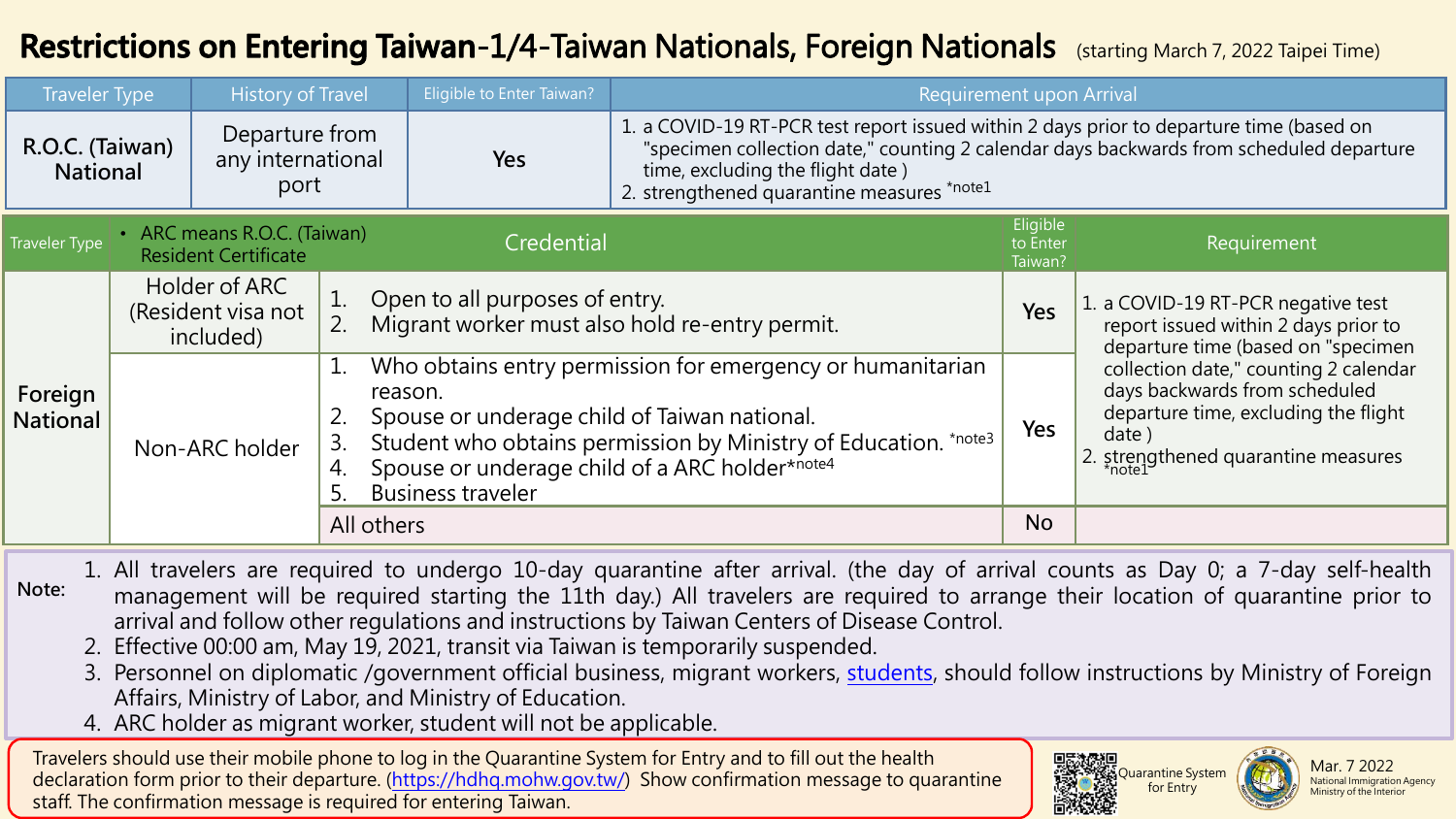## **Restrictions on Entering Taiwan-2/4-Hong Kong/ Macao Resident**

• ARC means R.O.C. (Taiwan) Resident Certificate

(starting March 7, 2022 Taipei Time)

| <b>Traveler</b><br><b>Type</b>            | Credential                                    |                                                                                                                                                                                                                                                                                                                                                                                                            | Eligible to<br>Enter<br>Taiwan? | Requirement                                                                                                                                                                                                                                                                         |  |
|-------------------------------------------|-----------------------------------------------|------------------------------------------------------------------------------------------------------------------------------------------------------------------------------------------------------------------------------------------------------------------------------------------------------------------------------------------------------------------------------------------------------------|---------------------------------|-------------------------------------------------------------------------------------------------------------------------------------------------------------------------------------------------------------------------------------------------------------------------------------|--|
| Hong<br>Kong/<br>Macao<br><b>Resident</b> | Holder of<br><b>ARC</b>                       | Open to all purposes of entry.                                                                                                                                                                                                                                                                                                                                                                             | <b>Yes</b>                      | 1. a COVID-19 RT-PCR negative test report issued<br>within 2 days prior to departure time (based on<br>"specimen collection date," counting 2 calendar<br>days backwards from scheduled departure time,<br>excluding the flight date)<br>2. strengthened quarantine measures *note1 |  |
|                                           | Holder of<br><b>Entry Permit</b><br>to R.O.C. | 1. Who obtains entry permission for emergency<br>or humanitarian reason.<br>2. Spouse or underage child of Taiwan national.<br>3. Student who obtains permission by Ministry<br>of Education. *note3<br>4. Spouse or underage child of a ARC<br>holder*note4<br>5. Whose purpose of entry is to fulfill contractual<br>obligations or is as part of internal transfers<br>within multinational enterprises | <b>Yes</b>                      |                                                                                                                                                                                                                                                                                     |  |
|                                           |                                               | All others                                                                                                                                                                                                                                                                                                                                                                                                 | <b>No</b>                       |                                                                                                                                                                                                                                                                                     |  |

**Note:** 1. All travelers are required to undergo 10-day quarantine after arrival. (the day of arrival counts as Day 0; a 7-day self-health management will be required starting the 11th day.) All travelers are required to arrange their location of quarantine prior to arrival and follow other regulations and instructions by Taiwan Centers of Disease Control.

- 2. Effective 00:00 am, May 19, 2021, transit via Taiwan is temporarily suspended.
- 3. [Students](#page-3-0) should follow instructions by Ministry of Education.
- 4. ARC holder as migrant worker, student will not be applicable.

Travelers should use their mobile phone to log in the Quarantine System for Entry and to fill out the health declaration form prior to their departure. [\(https://hdhq.mohw.gov.tw/\)](https://hdhq.mohw.gov.tw/) Show confirmation message to quarantine staff. The confirmation message is required for entering Taiwan.





Mar. 7, 2022 National Immigration Agency Ministry of the Interior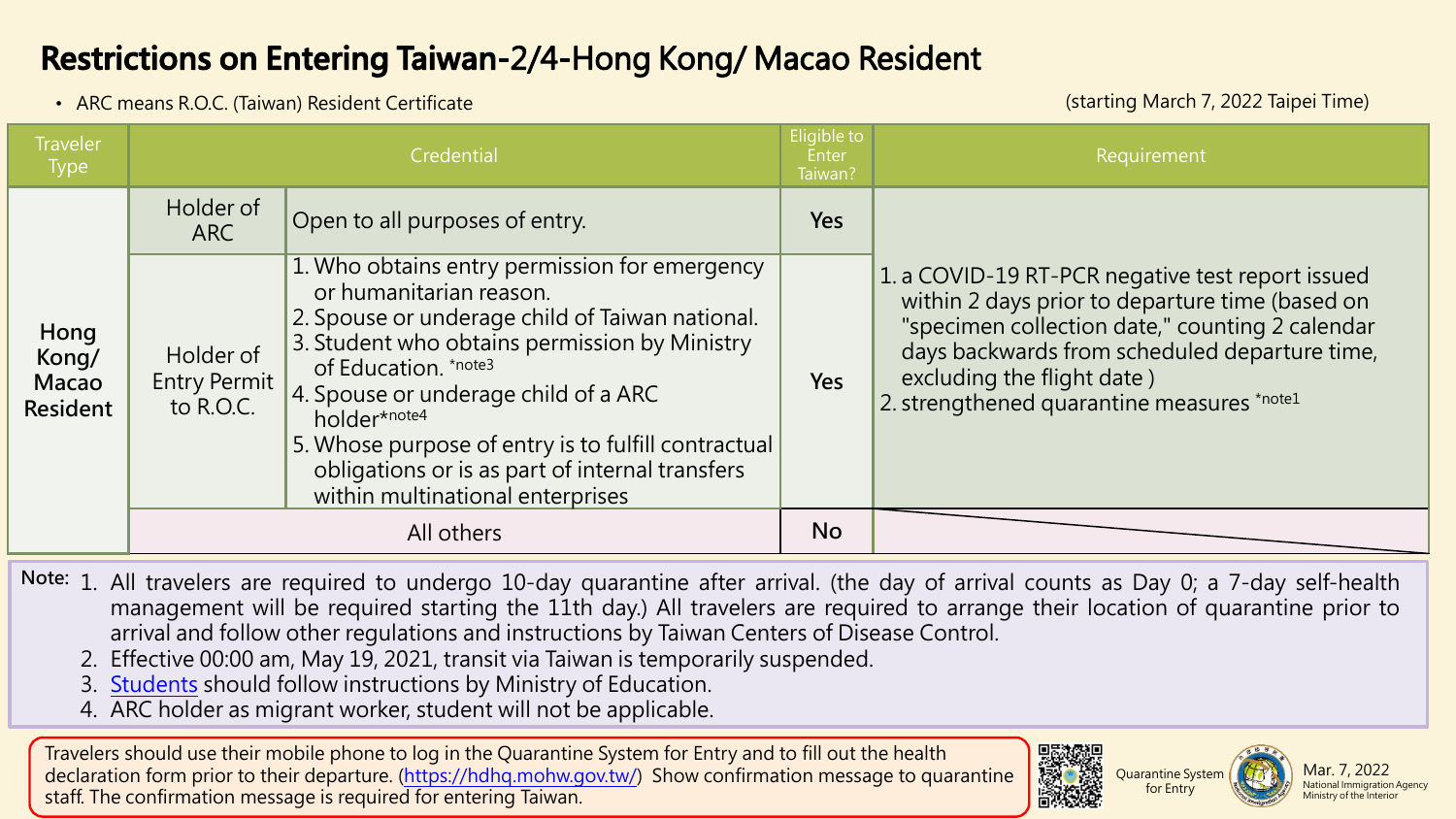# **Restrictions on Entering Taiwan-3/4-Mainland Chinese**

### • ARC means R.O.C. (Taiwan) Resident Certificate (starting March 7, 2022 Taipei Time)

| <b>Traveler</b><br><b>Type</b>                                                                                                           |                                               | Credential                                                                                                                                                                                                                                                                                                                                                                                                 |     | Requirement                                                                                                                                                                                                                                                                         |  |
|------------------------------------------------------------------------------------------------------------------------------------------|-----------------------------------------------|------------------------------------------------------------------------------------------------------------------------------------------------------------------------------------------------------------------------------------------------------------------------------------------------------------------------------------------------------------------------------------------------------------|-----|-------------------------------------------------------------------------------------------------------------------------------------------------------------------------------------------------------------------------------------------------------------------------------------|--|
|                                                                                                                                          | Holder of<br>ARC                              | Open to all purposes of entry.                                                                                                                                                                                                                                                                                                                                                                             | Yes |                                                                                                                                                                                                                                                                                     |  |
| Mainland<br>Chinese                                                                                                                      | Holder of<br><b>Entry Permit</b><br>to R.O.C. | 1. Who obtains entry permission for emergency<br>or humanitarian reason.<br>2. Spouse or underage child of Taiwan national.<br>3. Student who obtains permission by Ministry<br>of Education. *note3<br>4. Spouse or underage child of a ARC<br>holder*note4<br>5. Whose purpose of entry is to fulfill contractual<br>obligations or is as part of internal transfers<br>within multinational enterprises | Yes | 1. a COVID-19 RT-PCR negative test report issued<br>within 2 days prior to departure time (based on<br>"specimen collection date," counting 2 calendar<br>days backwards from scheduled departure time,<br>excluding the flight date)<br>2. strengthened quarantine measures *note1 |  |
| Note: 1. All travelers are required to undergo 10-day quarantine after arrival. (the day of arrival counts as Day 0; a 7-day self-health |                                               |                                                                                                                                                                                                                                                                                                                                                                                                            |     |                                                                                                                                                                                                                                                                                     |  |

- management will be required starting the 11th day.) All travelers are required to arrange their location of quarantine prior to arrival and follow other regulations and instructions by Taiwan Centers of Disease Control.
	- 2. Effective 00:00 am, May 19, 2021,transit via Taiwan is temporarily suspended.
	- 3. Students should follow instructions by Ministry of Education.
	- 4. ARC holder as migrant worker, student will not be applicable.

Travelers should use their mobile phone to log in the Quarantine System for Entry and to fill out the health declaration form prior to their departure. (<https://hdhq.mohw.gov.tw/>) Show confirmation message to quarantine staff. The confirmation message is required for entering Taiwan.



 $\overline{\phantom{a}}$ 



Mar. 7, 2022 **National Immigration Agency** Ministry of the Interior